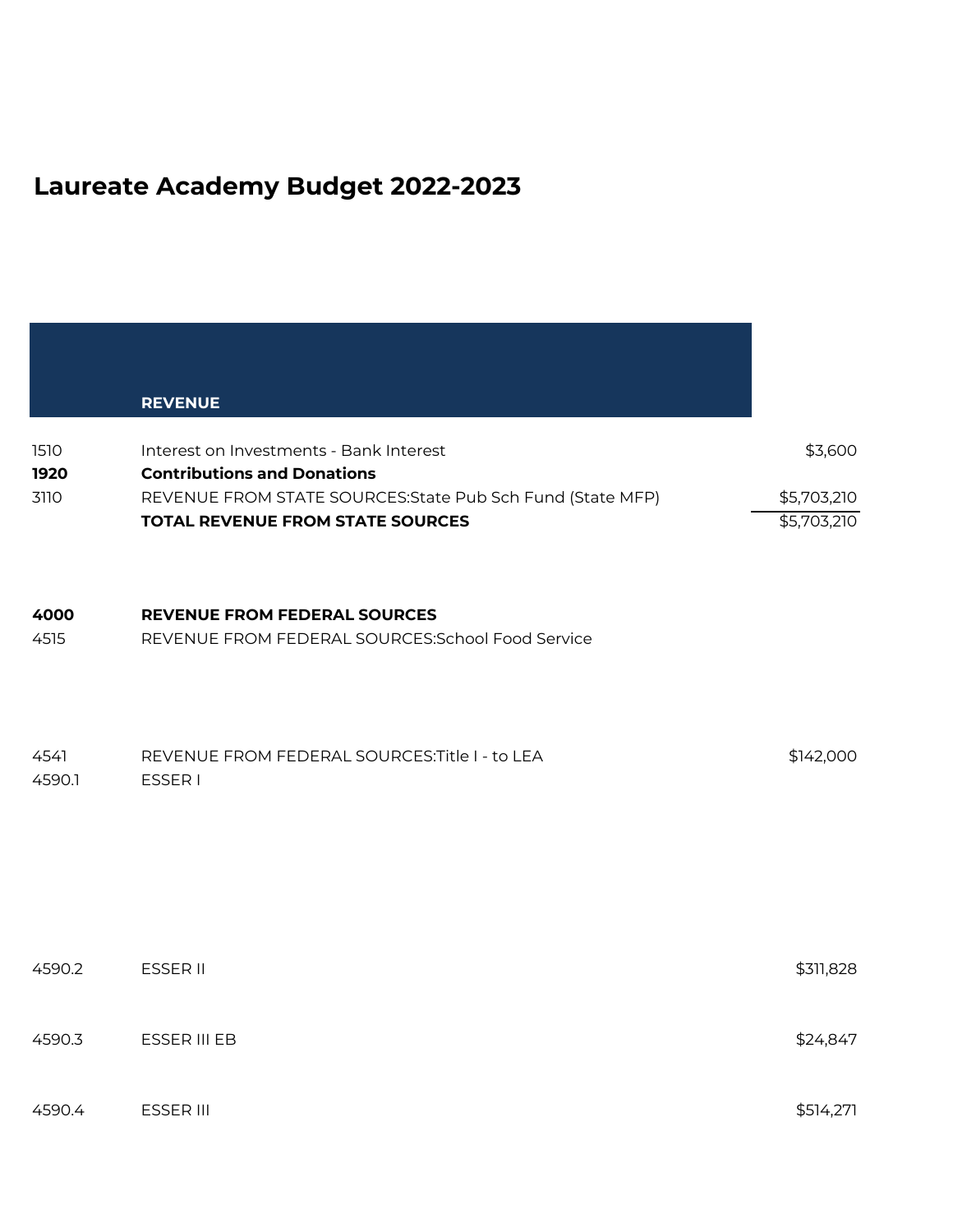| 4590.5                        | <b>ESSER III Incentive</b>                                                                                                                              | \$15,894                 |
|-------------------------------|---------------------------------------------------------------------------------------------------------------------------------------------------------|--------------------------|
| 4545                          | REVENUE FROM FEDERAL SOURCES: Title II - Improving Teacher Quality                                                                                      |                          |
|                               | <b>TOTAL REVENUE FROM FEDERAL SOURCES</b>                                                                                                               | \$1,008,840              |
|                               | <b>TOTAL REVENUE</b>                                                                                                                                    | \$6,715,650              |
|                               | <b>EXPENSES 100 - WAGES</b>                                                                                                                             |                          |
| 1111200                       | EXPENSES 100- WAGES: Sped Director                                                                                                                      | \$86,000                 |
| 1112410                       | EXPENSES 100 - WAGES: Principal Wages - Officials/Administrators/Managers                                                                               | \$214,500                |
| 1112420                       | EXPENSES 100 - WAGES: Assistant Head of School                                                                                                          | \$196,000                |
| 1112490                       | EXPENSES 100- WAGES: Dean of Culture- other school admin                                                                                                | \$103,000                |
| 1112511                       | EXPENSES 100- WAGES: Director of Finance (50%)                                                                                                          | \$42,500                 |
| 1112590<br>1112610            | EXPENSES 100 - WAGES: Business Services - Office Admin Wages -<br>Officials/Administrators/Managers<br>EXPENSES 100-WAGES: Director of Operations (50%) | \$244,000<br>\$42,500    |
| 1112832<br>1121105            | EXPENSES 100- WAGES: Personnel HR Services - Recruitment & Placement<br>EXPENSES 100 - WAGES: Salaries - Teachers - Regular education K                 | \$70,000<br>\$102,000    |
| 1121110<br>1121211            | EXPENSES 100 - WAGES: Salaries - Teachers - Regular education 1st -8th<br>EXPENSES 100 - WAGES: Salaries - Teachers - SPED Teacher                      | \$1,142,645<br>\$291,000 |
| 1121410<br>1132122<br>1142590 | EXPENSES 100 - WAGES: Co-curricular Wages<br>EXPENSES 100 - WAGES: Guidance Services - Counseling<br>EXPENSES 100- WAGES: Operations Assistant          | \$201,500<br>\$71,000    |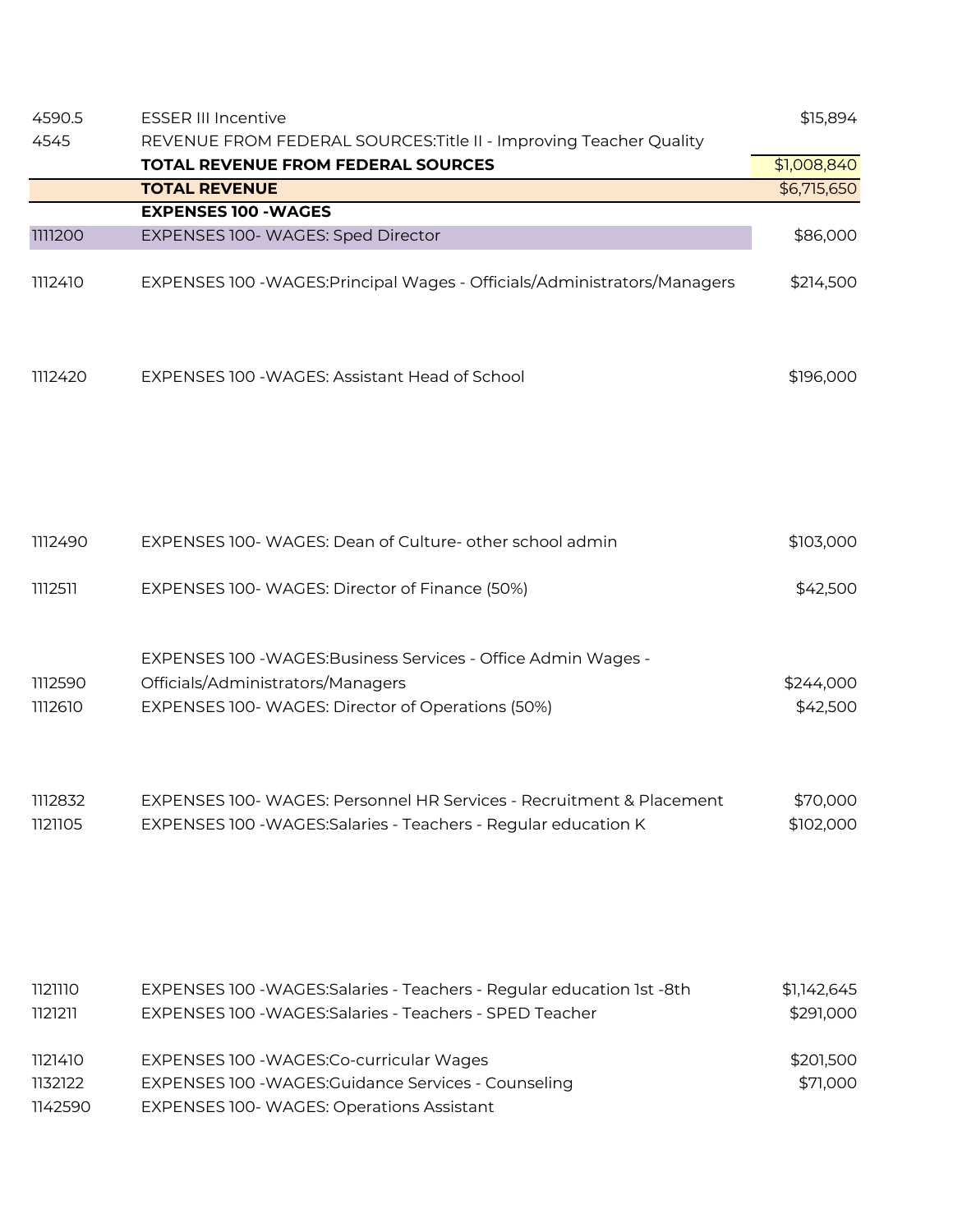|         | EXPENSES 100 - WAGES: Salaries - Para-professionals (Aides) - Regular |
|---------|-----------------------------------------------------------------------|
| 1151105 | education K                                                           |
|         | EXPENSES 100 - WAGES: Salaries - Para-professionals (Aides) - Regular |
| סוווהזו | education 1st -8th                                                    |

| 1151211<br>1162620 | EXPENSES 100 - WAGES: Salaries - Para-professionals (Aides) - SPED Teacher<br>EXPENSES 100 - WAGES: Salaries - Service Worker - Maintenance Staff | \$541,000<br>\$20,000 |
|--------------------|---------------------------------------------------------------------------------------------------------------------------------------------------|-----------------------|
|                    | <b>Summer School, Performance Pay, Stipends</b>                                                                                                   | \$219,000             |
|                    | <b>EXPENSES 100 - WAGES TOTAL</b>                                                                                                                 | \$3,586,645           |
|                    | <b>EXPENSES 200-BENEFITS &amp; TAXES</b>                                                                                                          |                       |
| 2101000            | Dependent coverage all employees (3+ years)                                                                                                       | \$60,000              |
|                    |                                                                                                                                                   |                       |
| 2101105            | EXPENSES 200-BENEFITS & TAXES: Health Insurance - K                                                                                               | \$10,000              |
| 2101110            | EXPENSES 200-BENEFITS & TAXES: Health Insurance - 1st to 8th                                                                                      | \$115,000             |
| 2101200            | EXPENSES 200- BENEFITS & TAXES: Health Insurance- Sped Coordinator                                                                                | \$10,000              |
| 2101211            | EXPENSES 200-BENEFITS & TAXES: Health Insurance - SPED                                                                                            | \$105,000             |

|         | <b>SUBTOTAL 200 BENEFITS &amp; TAXES - RETIREMENT</b>                     | \$32,280  |
|---------|---------------------------------------------------------------------------|-----------|
|         | <b>SUBTOTAL 200 BENEFITS &amp; TAXES - MEDICARE</b>                       | \$52,006  |
|         | <b>SUBTOTAL 200 BENEFITS &amp; TAXES - SOCIAL SECURITY</b>                | \$222,372 |
|         | <b>SUBTOTAL 200 BENEFITS &amp; TAXES - HEALTH</b>                         | \$397,500 |
| 2102122 | Counseling                                                                | \$5,000   |
|         | EXPENSES 200- BENEFITS & TAXES: Health Insurance - Guidance Services -    |           |
| 2102832 |                                                                           | \$5,000   |
| 2102620 | Maintenance                                                               | \$2,500   |
|         | EXPENSES 200- BENEFITS & TAXES: Health Insurance - Serviec Worker Blgd    |           |
| 2102610 | EXPENSES 200-BENEFITS & TAXES: Health Insurance Director of Operations    | \$2,500   |
| 2102511 | EXPENSES 200-BENEFITS & TAXES: Health Insurance Director of Finance       | \$2,500   |
| 2102590 | EXPENSES 200-BENEFITS & TAXES: Health Insurance- Office Admin             | \$25,000  |
| 2102490 | EXPENSES 200- BENEFITS & TAXES: Dean of Culture                           | \$5,000   |
| 2102420 | Health Insurance - School Admin.                                          | \$15,000  |
|         | EXPENSES 200-BENEFITS & TAXES: Health Insurance - Assistant Head of Scool |           |
| 2102410 | EXPENSES 200-BENEFITS & TAXES: Health Insurance - School Admin.           | \$15,000  |
| 2101410 | EXPENSES 200-BENEFITS & TAXES: Health Insurance - Co-Curricular           | \$20,000  |
| 2101211 | EXPENSES 200-BENEFITS & TAXES: Health Insurance - SPED                    | \$105,000 |
| ZIUIZUU | EXPENSES ZUU- BENEFITS & TAXES. Health insurance- Sped Coordinator        | DUV,UU    |

2501000 EXPENSES 200-BENEFITS & TAXES:Instruction-State Unemployment Tax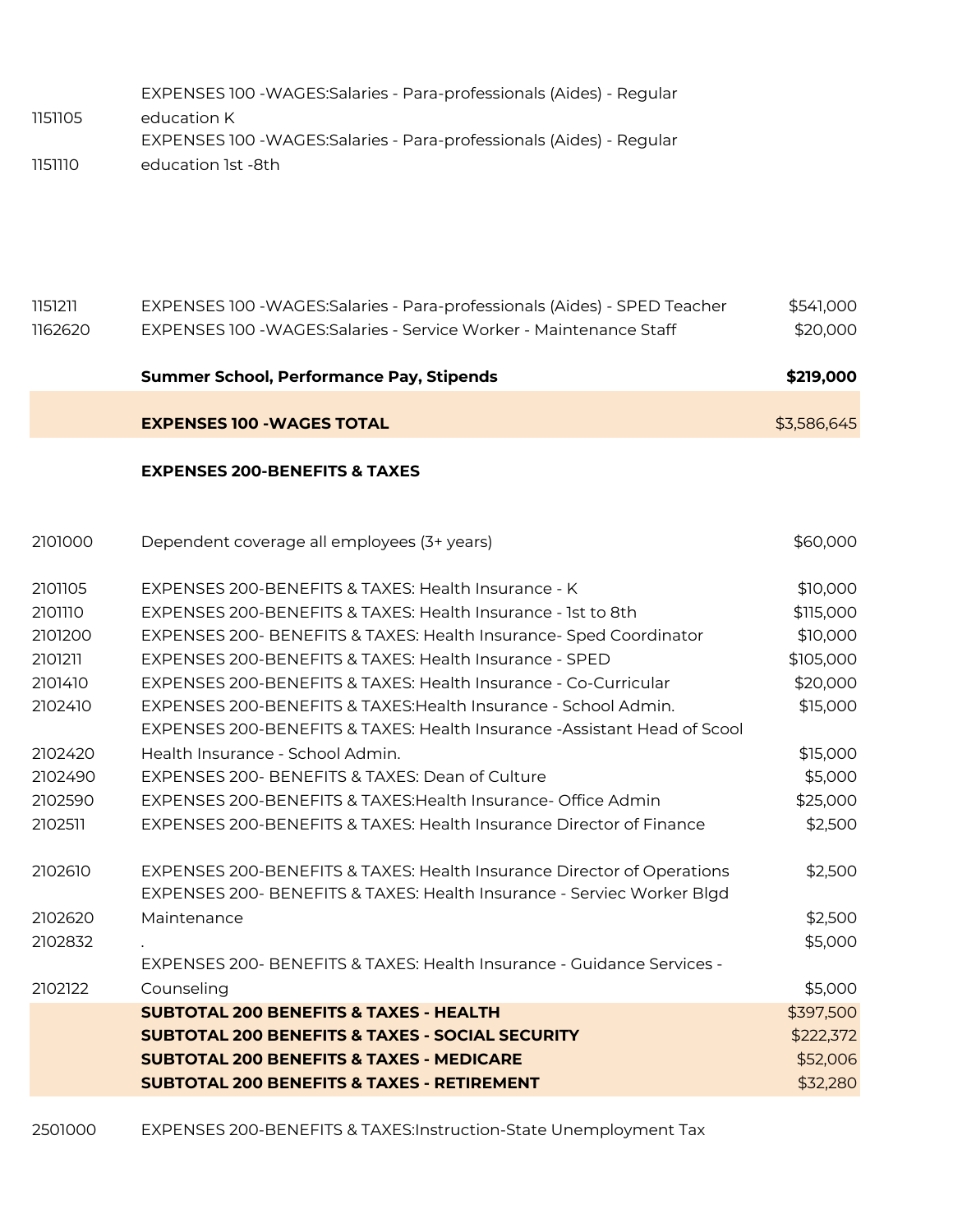| 2502300            | EXPENSES 200-BENEFITS & TAXES:Admin-State Unemployment Tax - General<br>Administration<br><b>SUBTOTAL 200 BENEFITS &amp; TAXES - STATE UNEMPLOYMENT</b>                                                                                                  | \$10,395           |
|--------------------|----------------------------------------------------------------------------------------------------------------------------------------------------------------------------------------------------------------------------------------------------------|--------------------|
| 2601000<br>2602300 | EXPENSES 200-BENEFITS & TAXES:Instruction-Worker's Comp Insurance<br>EXPENSES 200-BENEFITS & TAXES:Admin - Worker's Comp Insurance -<br><b>General Administration</b>                                                                                    |                    |
|                    | <b>SUBTOTAL 200 BENEFITS &amp; TAXES - WORKERS COMP</b>                                                                                                                                                                                                  | \$43,040           |
|                    | <b>TOTAL BENEFITS AND TAXES</b>                                                                                                                                                                                                                          | \$757,593          |
| 3192833<br>3201105 | <b>EXPENSES 300 -PROFESSIONAL &amp; TECHNICAL SERVICES</b><br>EXPENSES 300 - PROFESSIONAL & TECHNICAL SERVICES: Fingerprinting and<br>Background checks<br>EXPENSES 300 - PROFESSIONAL & TECHNICAL SERVICES: MAP Testing, STEP,<br>Substitute Teachers-K | \$4,200<br>\$4,000 |
| 3201110            | EXPENSES 300 - PROFESSIONAL & TECHNICAL SERVICES: MAP Testing, STEP,<br>Substitute Teachers 1-8                                                                                                                                                          | \$109,000          |
| 3201210            | EXPENSES 300 - PROFESSIONAL & TECHNICAL SERVICES: SPED Services                                                                                                                                                                                          | \$170,200          |
| 3202230            | EXPENSES 300 - PROFESSIONAL & TECHNICAL SERVICES: Professional Dev-<br>Instr Staff                                                                                                                                                                       | \$75,000           |
| 3322311            | EXPENSES 300 - PROFESSIONAL & TECHNICAL SERVICES: Legal Services                                                                                                                                                                                         | \$12,000           |
| 3332511            | EXPENSES 300 - PROFESSIONAL & TECHNICAL SERVICES: Financial<br>Consulting                                                                                                                                                                                | \$60,000           |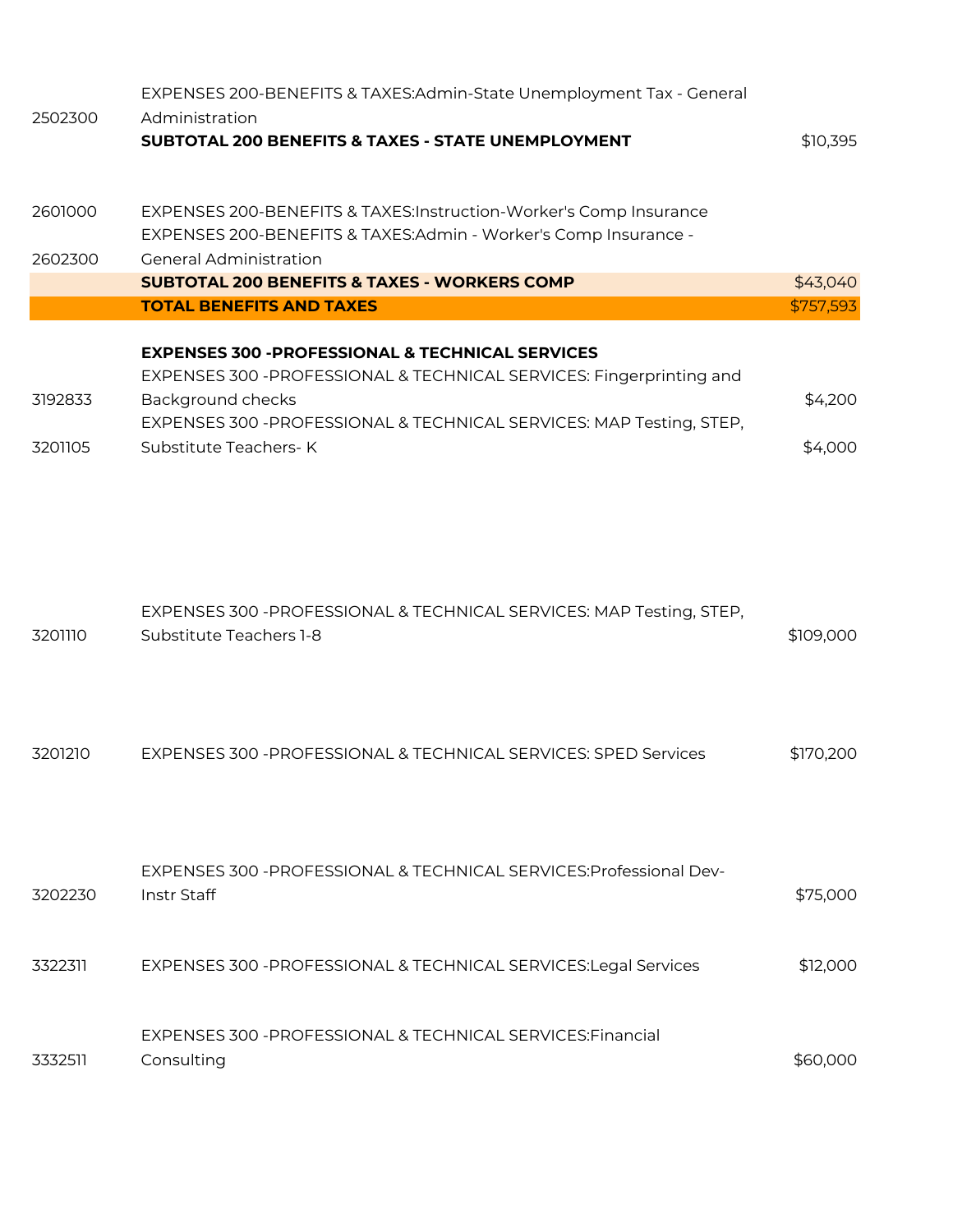| 3332514            | EXPENSES 300 - PROFESSIONAL & TECHNICAL SERVICES: Payroll Processing   | \$14,000  |
|--------------------|------------------------------------------------------------------------|-----------|
| 3332515            | EXPENSES 300 - PROFESSIONAL & TECHNICAL SERVICES: Audit Fees           | \$25,000  |
| 3344300            | EXPENSES 300 - PROFESSIONAL & TECHNICAL SERVICES: Architectual Fees    |           |
| 3352134            | EXPENSES 300 - PROFESSIONAL & TECHNICAL SERVICES: Nursing Services     | \$75,000  |
|                    | EXPENSES 300 - PROFESSIONAL & TECHNICAL SERVICES: Prof Svcs - Other -  |           |
| 3392110            | <b>Support Services</b>                                                | \$8,000   |
|                    | EXPENSES 300 - PROFESSIONAL & TECHNICAL SERVICES: Prof Svcs - Other    |           |
| 3392400            | Admin                                                                  | \$75,000  |
|                    | EXPENSES 300 - PROFESSIONAL & TECHNICAL SERVICES: Professional Dev-    |           |
| 3392834<br>3394000 | Non-Instruction                                                        | \$6,000   |
|                    | <b>EXPENSES 300 -PROF &amp; TECHNICAL SERVICES TOTAL</b>               | \$637,400 |
|                    | <b>EXPENSES 400 -PROPERTY SERVICES</b>                                 |           |
|                    |                                                                        |           |
| 4112620            | EXPENSES 400 - PROPERTY SERVICES: Water/Sewer - Buildings              | \$5,000   |
| 4212620            | EXPENSES 400 - PROPERTY SERVICES: Disposal - Buildings                 | \$12,000  |
|                    |                                                                        |           |
|                    |                                                                        |           |
| 4232620            | EXPENSES 400 - PROPERTY SERVICES: Custodial - Buildings                | \$91,000  |
| 4242630            | EXPENSES 400 - PROPERTY SERVICES: Lawn Care - Grounds                  | \$16,800  |
| 4302620            | EXPENSES 400 - PROPERTY SERVICES: Repairs and Maint - Buildings        | \$8,000   |
| 4302630            | EXPENSES 400 - PROPERTY SERVICES: Repairs & Maint - Grounds            |           |
| 4412620            | EXPENSES 400 - PROPERTY SERVICES: Rent                                 | \$150,000 |
| 4422640            | EXPENSES 400 - PROPERTY SERVICES: Rental of Equip/Vehicles             | \$37,000  |
| 4504600            | EXPENSES 400 -PROPERTY SERVICES: Facilities Services- Bldg Improvement | \$10,000  |
| 4902662            | EXPENSES 400 - PROPERTY SERVICES: Security                             | \$9,000   |
| 4902690            | EXPENSES 400 -PROPERTY SERVICES: Other Building Services (Pest, etc.)  | \$3,180   |
|                    | <b>EXPENSES 400 - PROPERTY SERVICES TOTAL</b>                          | \$341,980 |

## **EXPENSES 500 -OTHER SERVICES**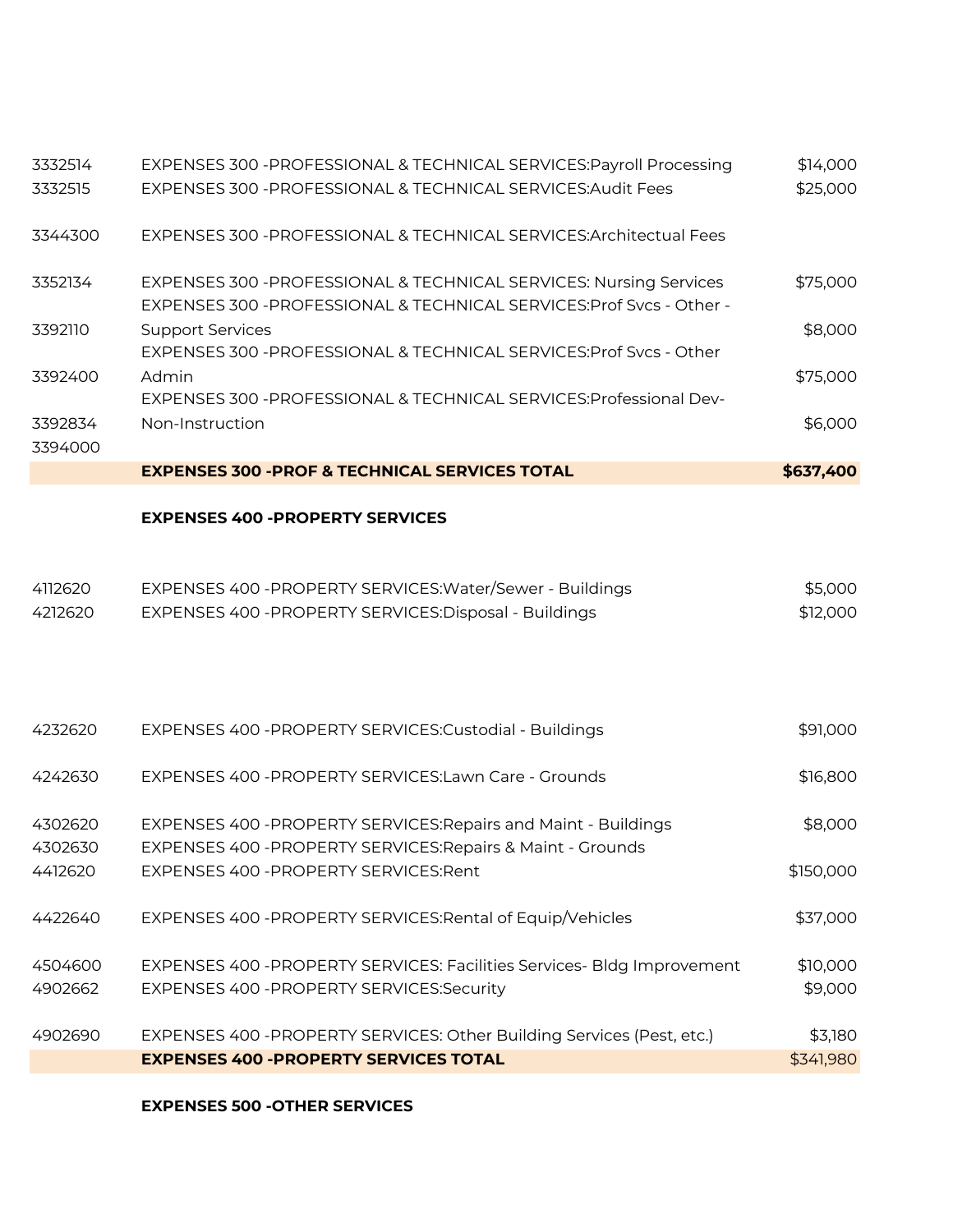| 5192710            | EXPENSES 500 - OTHER SERVICES: Student Transport- Bus Company                                                              | \$472,500            |
|--------------------|----------------------------------------------------------------------------------------------------------------------------|----------------------|
| 5212311            | EXPENSES 500 - OTHER SERVICES: Liability Insurance                                                                         | \$42,000             |
| 5222311            | EXPENSES 500 - OTHER SERVICES: Property Insurance                                                                          | \$5,000              |
| 5242311            | EXPENSES 500 - OTHER SERVICES: E&O Insurance                                                                               | \$9,000              |
| 5302400            | EXPENSES 500 - OTHER SERVICES: Phone/Internet/Postage/Copying/Printing                                                     | \$52,000             |
| 5402400            | EXPENSES 500 - OTHER SERVICES: Advertising - Admin                                                                         | \$1,500              |
| 5402823            | EXPENSES 500 - OTHER SERVICES: Advertising - Web hosting                                                                   | \$1,500              |
| 5402829            | EXPENSES 500 - OTHER SERVICES: Advertising - Student Recruiting                                                            | \$1,000              |
| 5402832            | EXPENSES 500 - OTHER SERVICES: Advertising-Personnel Recruiting                                                            | \$3,000              |
| 5501100            | EXPENSES 500 - OTHER SERVICES: Printing and Binding                                                                        | \$16,000             |
| 5703120            | EXPENSES 500 - OTHER SERVICES: Food Service                                                                                |                      |
| 5821100            | EXPENSES 500 - OTHER SERVICES: Travel Reimb - Academic - Reg                                                               |                      |
| 5822300            | EXPENSES 500 - OTHER SERVICES: Travel Reimb - Gen Admin                                                                    |                      |
| 5822410            | EXPENSES 500 - OTHER SERVICES: Travel Reimb - Principal                                                                    |                      |
| 5822834            | EXPENSES 500 - OTHER SERVICES: Travel Reimb - Non-Instr Prof Dev                                                           |                      |
| 5901490            | EXPENSE 500- OTHER SERVICES: Extra Curricular/Field Trips                                                                  | \$15,000             |
|                    | <b>EXPENSES 500 - OTHER SERVICES TOTAL</b>                                                                                 | \$618,500            |
|                    |                                                                                                                            |                      |
|                    | <b>EXPENSES 600 -SUPPLIES</b>                                                                                              |                      |
| 6101105            | EXPENSES 600 - SUPPLIES: Materials & Supplies - Instr Gr K                                                                 | \$10,000             |
| 6101110            |                                                                                                                            |                      |
| 6101200            | EXPENSES 600 - SUPPLIES: Materials & Supplies - Instr Gr 1st - 8th<br>EXPENSES 600 - SUPPLIES: Materials & Supplies - SPED | \$122,200<br>\$3,000 |
| 6101410            | EXPENSES 600 - SUPPLIES: Materials & Supplies - Enrichment                                                                 | \$9,000              |
| 6101420<br>6101460 | EXPENSES 600 - SUPPLIES: Materials & Supplies - Athletics<br>EXPENSES 600 - SUPPLIES: Materials & Supplies - After School  | \$15,000             |
| 6101470            | EXPENSES 600 - SUPPLIES: Materials & Supplies - Summer School                                                              | \$3,000              |
| 6102120            | EXPENSES 600 - SUPPLIES: Materials & Supplies - Culture                                                                    | \$12,000             |

EXPENSES 600 -SUPPLIES:Materials & Supplies - Health Medical \$8,000